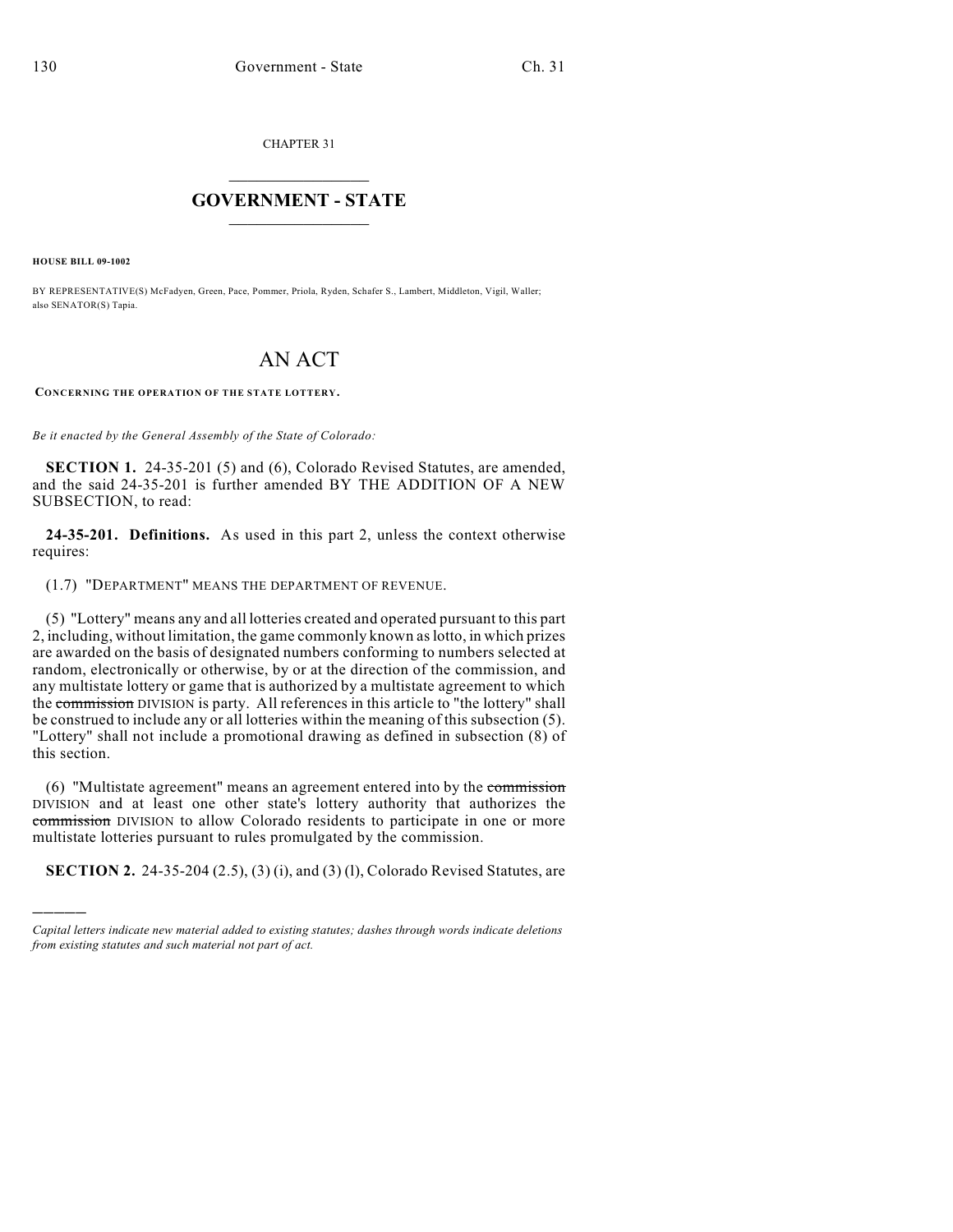amended to read:

**24-35-204. Director - qualifications - powers and duties.** (2.5) The director may promote the lottery by:

(a) Establishing promotional drawings. The general assembly hereby finds and declares that promotional drawings shall not be subject to regulation under this part 2. No award of prizes through a promotional drawing shall be deemed a lottery or game of chance.

(b) SELLING MEMORABILIA OR OTHER PROMOTIONAL ITEMS. ANY REVENUE GENERATED FROM THE SALE OF SUCH ITEMS SHALL BE TRANSMITTED TO THE STATE TREASURER TO BE CREDITED TO THE LOTTERY FUND CREATED IN SECTION 24-35-210 (1).

(3) The director, as administrative head of the division, shall direct and supervise all its administrative and technical activities. In addition to the duties imposed upon the director elsewhere in this part 2, it shall be the director's duty:

With the concurrence of the commission or pursuant to commission requirements and procedures, to enter into contracts for materials, equipment, and supplies to be used in the operation of the lottery, for the design and installation of games or lotteries, and for promotion of the lottery. No contract shall be legal or enforceable that provides for the management of the lottery or for the entire operation of its games by any private person, firm, or corporation, because management of the lottery and control over the operation of its games shall remain with the state; except that management of and control over the operation of a multistate lottery shall be determined by the terms of a multistate agreement. Except for advertising and promotional contracts, when a contract other than a multistate agreement is awarded, a performance bond satisfactory to the commission, executed by a surety company authorized to do business in this state or otherwise secured in a manner satisfactory to the state, in an amount set annually by the commission shall be delivered to the state and shall become binding on the parties upon execution of the contract.

(l) To annually prepare and submit to the commission, for its approval, a proposed budget for the ensuing fiscal year, which budget shall present a complete financial plan setting forth all proposed expenditures and anticipated revenues of the division. The fiscal year of the division shall commence on July 1 and end on June 30 of each year.

**SECTION 3.** Part 2 of article 35 of title 24, Colorado Revised Statutes, is amended BY THE ADDITION OF A NEW SECTION to read:

**24-35-204.5. Executive director - powers and duties.** (1) IT SHALL BE THE EXECUTIVE DIRECTOR'S DUTY:

(a) TO ENTER INTO CONTRACTS FOR MATERIALS, EQUIPMENT, AND SUPPLIES TO BE USED IN THE OPERATION OF THE LOTTERY, FOR THE DESIGN AND INSTALLATION OF GAMES OR LOTTERIES, AND FOR PROMOTION OF THE LOTTERY. NO CONTRACT SHALL BE LEGAL OR ENFORCEABLE THAT PROVIDES FOR THE MANAGEMENT OF THE LOTTERY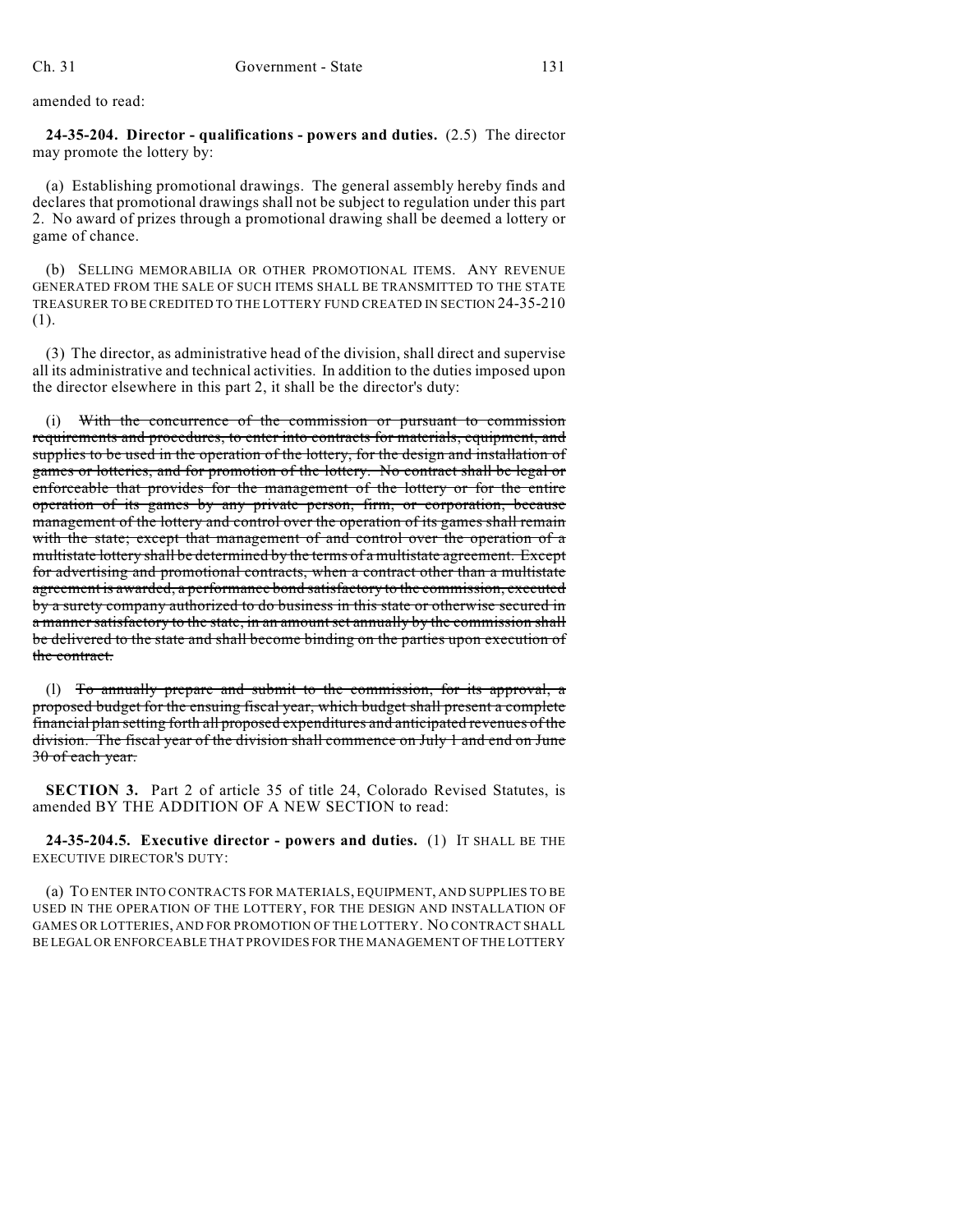OR FOR THE ENTIRE OPERATION OF ITS GAMES BY ANY PRIVATE PERSON, FIRM, OR CORPORATION, BECAUSE MANAGEMENT OF THE LOTTERY AND CONTROL OVER THE OPERATION OF ITS GAMES SHALL REMAIN WITH THE STATE; EXCEPT THAT MANAGEMENT OF AND CONTROL OVER THE OPERATION OF A MULTISTATE LOTTERY SHALL BE DETERMINED BY THE TERMS OF A MULTISTATE AGREEMENT. EXCEPT FOR ADVERTISING AND PROMOTIONAL CONTRACTS, WHEN A CONTRACT OTHER THAN A MULTISTATE AGREEMENT IS AWARDED, A PERFORMANCE BOND SATISFACTORY TO THE EXECUTIVE DIRECTOR, EXECUTED BY A SURETY COMPANY AUTHORIZED TO DO BUSINESS IN THIS STATE OR OTHERWISE SECURED IN A MANNER SATISFACTORY TO THE STATE, IN AN AMOUNT SET ANNUALLY BY THE EXECUTIVE DIRECTOR SHALL BE DELIVERED TO THE STATE AND SHALL BECOME BINDING ON THE PARTIES UPON EXECUTION OF THE CONTRACT.

(b) TO ANNUALLY PREPARE AND SUBMIT TO THE COMMISSION A PROPOSED BUDGET FOR THE ENSUING FISCAL YEAR, WHICH BUDGET SHALL PRESENT A COMPLETE FINANCIAL PLAN SETTING FORTH ALL PROPOSED EXPENDITURES AND ANTICIPATED REVENUES OF THE DIVISION. THE FISCAL YEAR OF THE DIVISION SHALL COMMENCE ON JULY 1 AND END ON JUNE 30 OF EACH YEAR.

**SECTION 4.** The introductory portion to 24-35-205 (1) and 24-35-205 (3), (8) (a), (8) (c) (I), (8) (c) (II), and (10) (a), Colorado Revised Statutes, are amended to read:

**24-35-205. Contractors supplying services, equipment, or materials - gaming equipment - disclosures.** (1) Any person, firm, association, or corporation, referred to in this section as "supplier", that enters into a contract to supply services, equipment, or materials or gaming materials or equipment for use in the operation of the state lottery shall first disclose to the commission DIVISION:

(3) The costs of any investigation into the background of the apparent successful bidder shall be assessed against the bidder and shall be paid by the bidder at the time of billing by the state. Such investigation may be conducted by the commission DEPARTMENT or the attorney general, and no contract may be signed until the investigation is completed. Investigators shall have peace officer authority during the period of investigation.

 $(8)$  (a) Any contractor which THAT has entered into a contract to supply gaming materials or equipment to the lottery shall report to the commission DIVISION any change in, addition to, or deletion from the information disclosed to the commission DIVISION in accordance with the provisions of subsections  $(1)$   $(a)$ ,  $(1)$   $(d)$ ,  $(1)$   $(e)$ , (2), and (7) of this section. Such report shall be written and addressed to the division and shall be mailed or delivered to the division within thirty days of the date such change in, addition to, or deletion from the information takes place or becomes effective.

(c) (I) If such report contains any information, or if the commission DIVISION receives any information from any source other than the contractor, which information would have prohibited the director from awarding the contract to the contractor if the information had been provided or had been effective before the director awarded the contract, the director may terminate the contract with the concurrence of the commission following an investigation.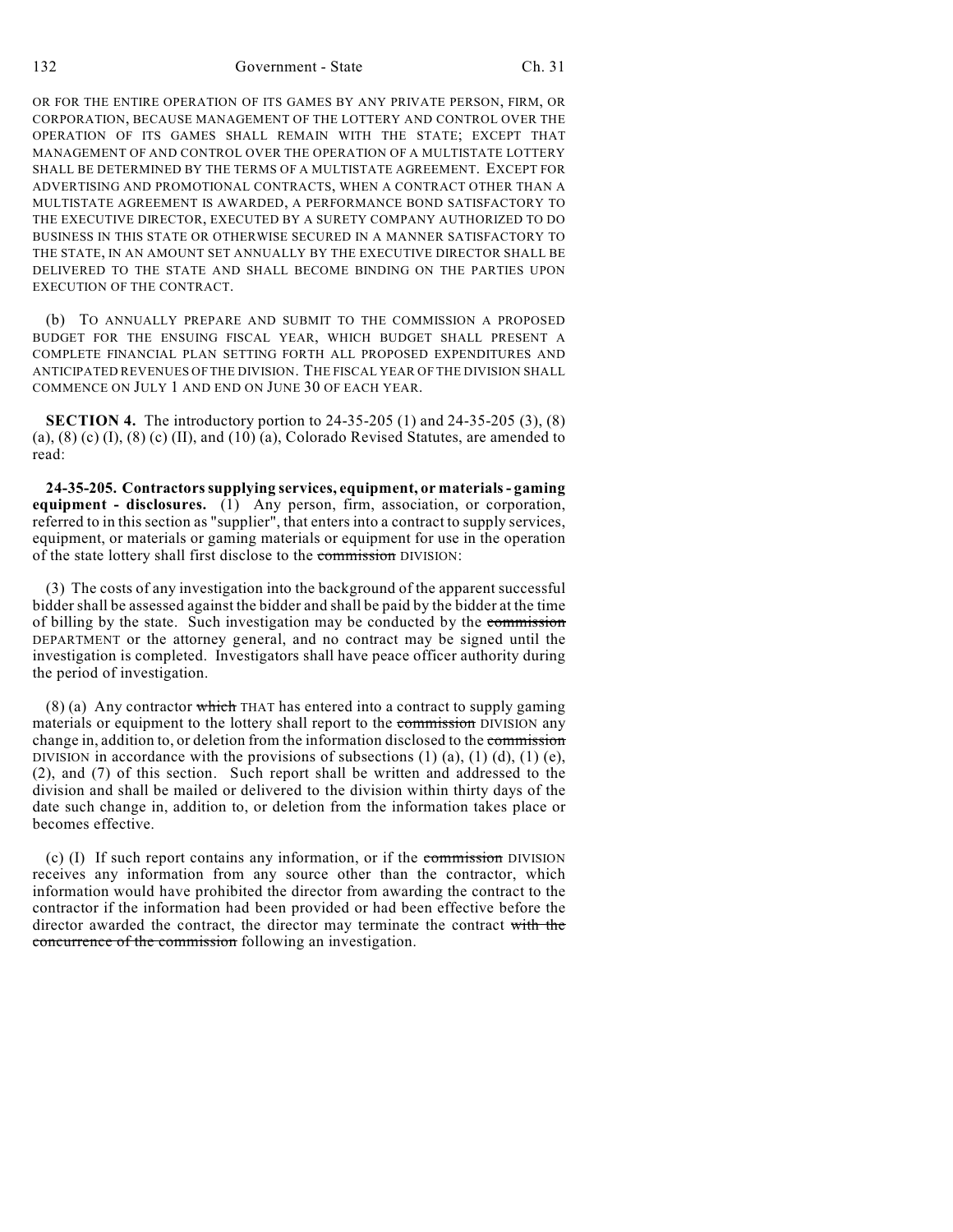## Ch. 31 Government - State 133

(II) If such report contains any information, or if any information is discovered by the commission DIVISION from any source other than the contractor, which information would have given the director discretion to refuse to enter the contract had the information been provided or been effective before the director awarded the contract, the director, with the concurrence of the commission and following an investigation, may terminate the contract.

(10) (a) Each supplier, prior to entering into a contract to supply gaming materials or equipment, shall submit a set of fingerprints to the commission DIVISION. The commission DIVISION shall forward such fingerprints to the Colorado bureau of investigation for the purpose of conducting a state and national fingerprint-based criminal history record check utilizing records of the Colorado bureau of investigation and the federal bureau of investigation. Only the actual costs of such record check shall be borne by the supplier. Nothing in this subsection (10) shall preclude the commission DIVISION from making further inquiries into the background of the supplier.

**SECTION 5.** 24-35-206 (5), (7), and (10) (a), Colorado Revised Statutes, are amended to read:

**24-35-206. Licenses.** (5) Each licensed sales agent shall keep a complete set of books of account, correspondence, and all other records necessary to show fully the lottery transactions of the licensee, all of which shall be open at all times during business hours for the inspection and examination of the division or its duly authorized representatives. The division may require any licensed sales agent to furnish such information as the division considers necessary for the proper administration of this part 2 and may require an audit to be made of such books of account and records on such occasions as the division considers necessary by an auditor, selected by the *commission or the director*, who shall likewise have access to all such books and records of the licensee, and the licensee may be required to pay the expense thereof.

(7) The costs of any investigation into the background of an applicant seeking a license for a lottery sales agent shall be assessed against the applicant and shall be paid by the applicant at the time of billing by the state. Such investigation may be conducted by the commission DIVISION or the attorney general. Investigators shall have peace officer authority during the period of investigation.

(10) (a) Each applicant for a lottery sales agent license, with the submission of such application, shall submit a set of fingerprints to the commission DIVISION. The commission DIVISION shall forward such fingerprints to the Colorado bureau of investigation for the purpose of conducting a state and national fingerprint-based criminal history record check utilizing records of the Colorado bureau of investigation and the federal bureau of investigation. Only the actual costs of such record check shall be borne by the applicant. Nothing in this subsection (10) shall preclude the commission DIVISION from making further inquiries into the background of the applicant.

**SECTION 6.** 24-35-208 (1) (i), the introductory portion to 24-35-208 (2), and 24-35-208 (2) (a), (2) (b), (2) (c), (2) (d), (2) (j), and (2) (k), Colorado Revised Statutes, are amended, and the said 24-35-208 is further amended BY THE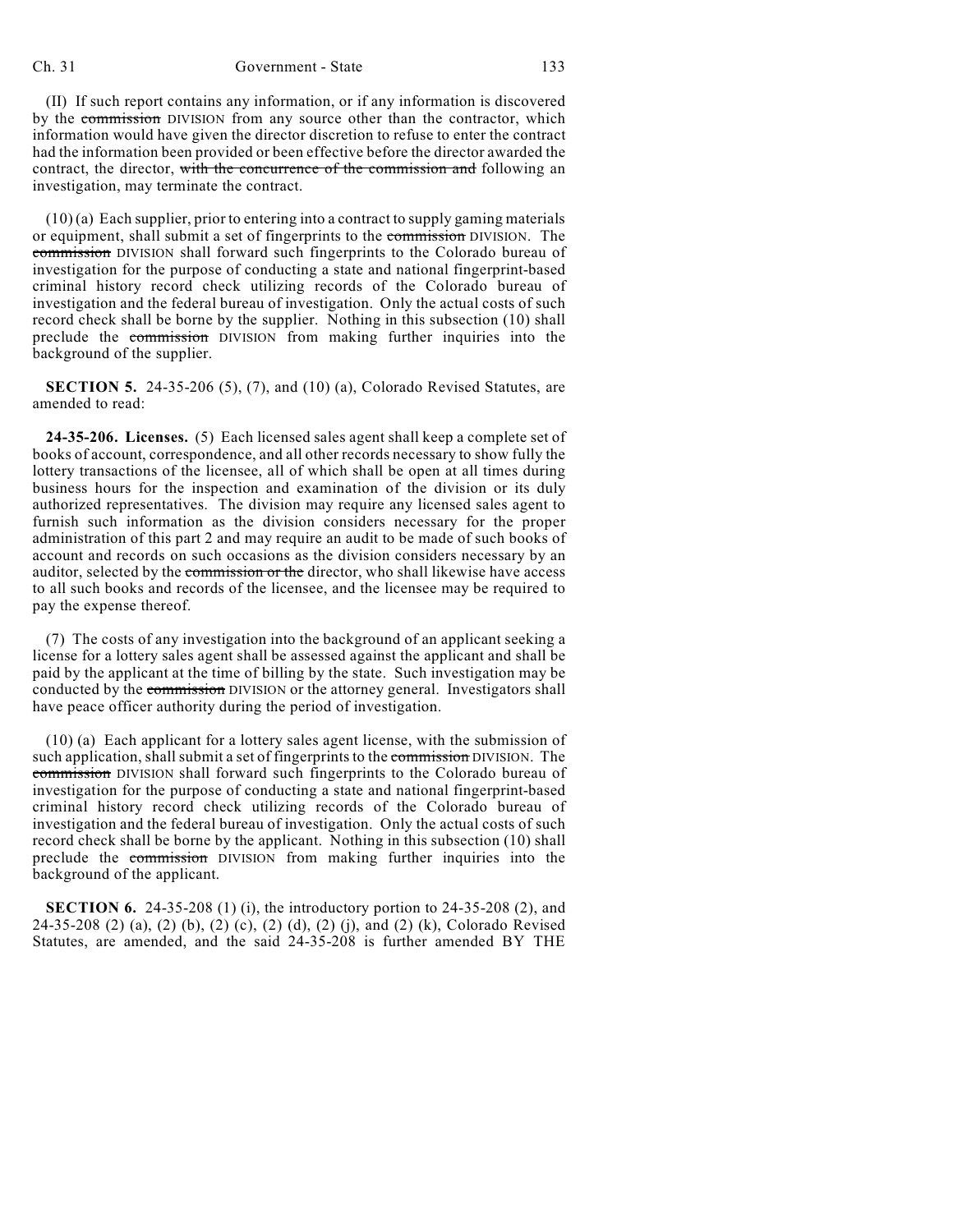ADDITION OF A NEW SUBSECTION, to read:

**24-35-208. Commission - powers and duties - rules.** (1) In addition to any other powers and duties set forth in this part 2, the commission shall have the following powers and duties:

(i) To investigate negotiate, enter into, revise from time to time, and participate in multistate agreements and to operate, supervise, advertise, and regulate multistate lotteries. The director shall act as the commission's agent in such investigations and negotiations if the commission so directs.

(2) EXCEPT AS PROVIDED IN SUBSECTION (3) OF THIS SECTION, rules promulgated pursuant to subsection (1) of this section shall include, but shall not be limited to, the following:

(a) The types of lotteries to be conducted, but no lottery conducted under this part 2 other than instant scratch lotteries GAMES shall be based upon the game of chance commonly known as bingo, nor shall any lottery be conducted that depends upon the outcome of any athletic contest except races at state-licensed dog or horse tracks if approved by the Colorado racing commission;

(b) The price of tickets or shares in the lottery; but no ticket or share in any instant lottery shall be less than one dollar;

(c) The numbers, and sizes, AND PAYMENT of the prizes on the winning tickets or shares;

(d) The manner of selecting the winning tickets or shares. however, All drawings shall be held in public and the actual selection of winning tickets or shares shall not be performed by an employee of the lottery or a member of the commission. All drawings shall be AND witnessed by an independent certified public accountant AUDITOR EMPLOYED BY A CERTIFIED PUBLIC ACCOUNTANT FIRM, and all drawing equipment used in such public drawings must be examined prior to and after each public drawing by an independent certified public accountant AUDITOR EMPLOYED BY A CERTIFIED PUBLIC ACCOUNTANT FIRM.

(j) The allocation of the total revenues accruing from the sale of lottery tickets or shares and from all other sources among:

(I) The payment of prizes to the holders of winning tickets or shares; and

(II) The payment of costs incurred in the operation and administration of the lottery, including the expenses of the division, and the costs resulting from any contract or contracts entered into for promotional, advertising, or operational services or for the purchase or lease of lottery equipment and materials.

(III) Repealed.

(k) The payment of costs incurred for investigation or background checks, which shall be paid by the suppliers or licensees pursuant to sections 24-35-205 and  $24 - 35 - 206$ .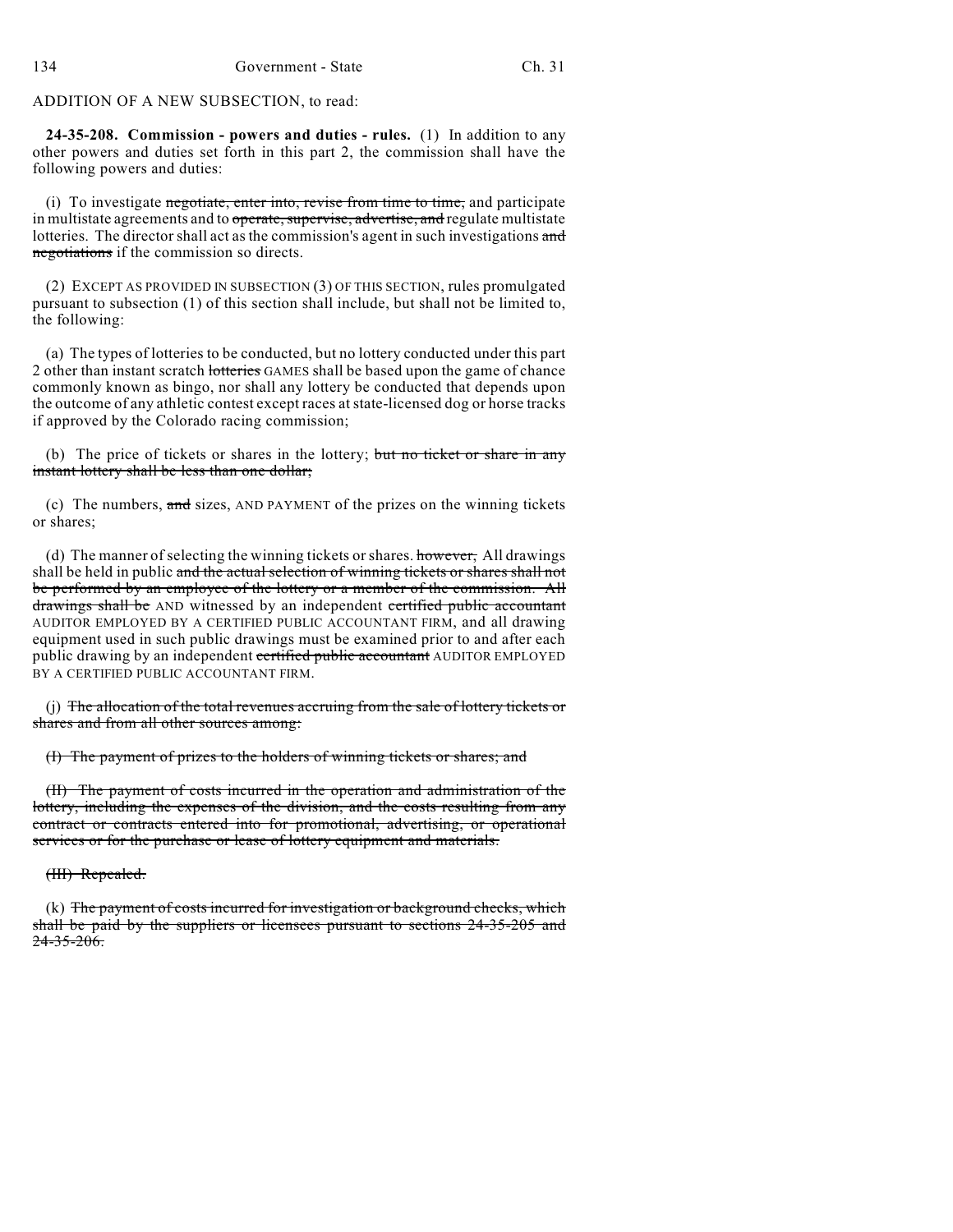(3) (a) THE COMMISSION SHALL PROMULGATE RULES PURSUANT TO SUBSECTION (1) OF THIS SECTION FOR THE GENERAL ADMINISTRATION OF ALL INSTANT SCRATCH GAMES. THE RULES SHALL INCLUDE, BUT SHALL NOT BE LIMITED TO:

(I) THE METHOD TO BE USED IN SELLING INSTANT SCRATCH GAME TICKETS, BUT ALL SALES SHALL BE ON A CASH-ONLY BASIS;

(II) THE METHOD OF PAYING PRIZES ON WINNING INSTANT SCRATCH GAME TICKETS; AND

(III) THE MANNER AND AMOUNT OF COMPENSATION, IF ANY, TO BE PAID TO LICENSED SALES AGENTS NECESSARY TO PROVIDE FOR THE ADEQUATE AVAILABILITY OF INSTANT SCRATCH GAME TICKETS TO PROSPECTIVE BUYERS AND FOR THE CONVENIENCE OF THE PUBLIC.

(b) (I) THE COMMISSION SHALL ESTABLISH AND APPROVE ALL INSTRUCTIONS GOVERNING INSTANT SCRATCH GAMES. THE INSTRUCTIONS SHALL INCLUDE, BUT SHALL NOT BE LIMITED TO:

(A) THE METHOD FOR DETERMINING INSTANT SCRATCH GAME WINNERS;

(B) THE ESTABLISHMENT OF CLAIM PERIODS;

(C) THE PRICE OF INSTANT SCRATCH GAME TICKETS;

(D) THE NUMBERS AND SIZES OF PRIZES; AND

(E) THE METHOD FOR SELECTING AND VALIDATING WINNING INSTANT SCRATCH GAME TICKETS.

(II) THE COMMISSION SHALL PUBLISH ALL APPROVED INSTRUCTIONS GOVERNING INSTANT SCRATCH GAMES IN A CLEARLY IDENTIFIABLE SECTION ON THE OFFICIAL WEB SITE OF THE STATE LOTTERY. THE PUBLISHED INSTRUCTIONS SHALL BE BINDING ON PURCHASERS AND CLAIMANTS OF INSTANT SCRATCH GAME TICKETS.

(III) THE PROCEDURAL RULE-MAKING REQUIREMENTS OF SECTION 24-4-103 SHALL NOT APPLY TO THE COMMISSION'S DUTIES SPECIFIED IN THIS PARAGRAPH (b).

**SECTION 7.** 24-35-212 (1.5) (a), the introductory portion to 24-35-212 (1.5) (c), and 24-35-212 (1.5) (d), (1.5) (f), and (1.6), Colorado Revised Statutes, are amended to read:

**24-35-212. Prizes.** (1.5) (a) A copy of the petition for an order described in paragraph (b) of subsection (1) of this section and of all notices of any hearing in the matter shall be served on the commission EXECUTIVE DIRECTOR no later than ten days prior to any hearing or entry of any order.

(c) The court receiving the petition is authorized to issue an order approving the assignment and directing the commission EXECUTIVE DIRECTOR to pay to the assignee all future prize payments so assigned upon finding that all of the following conditions have been met: